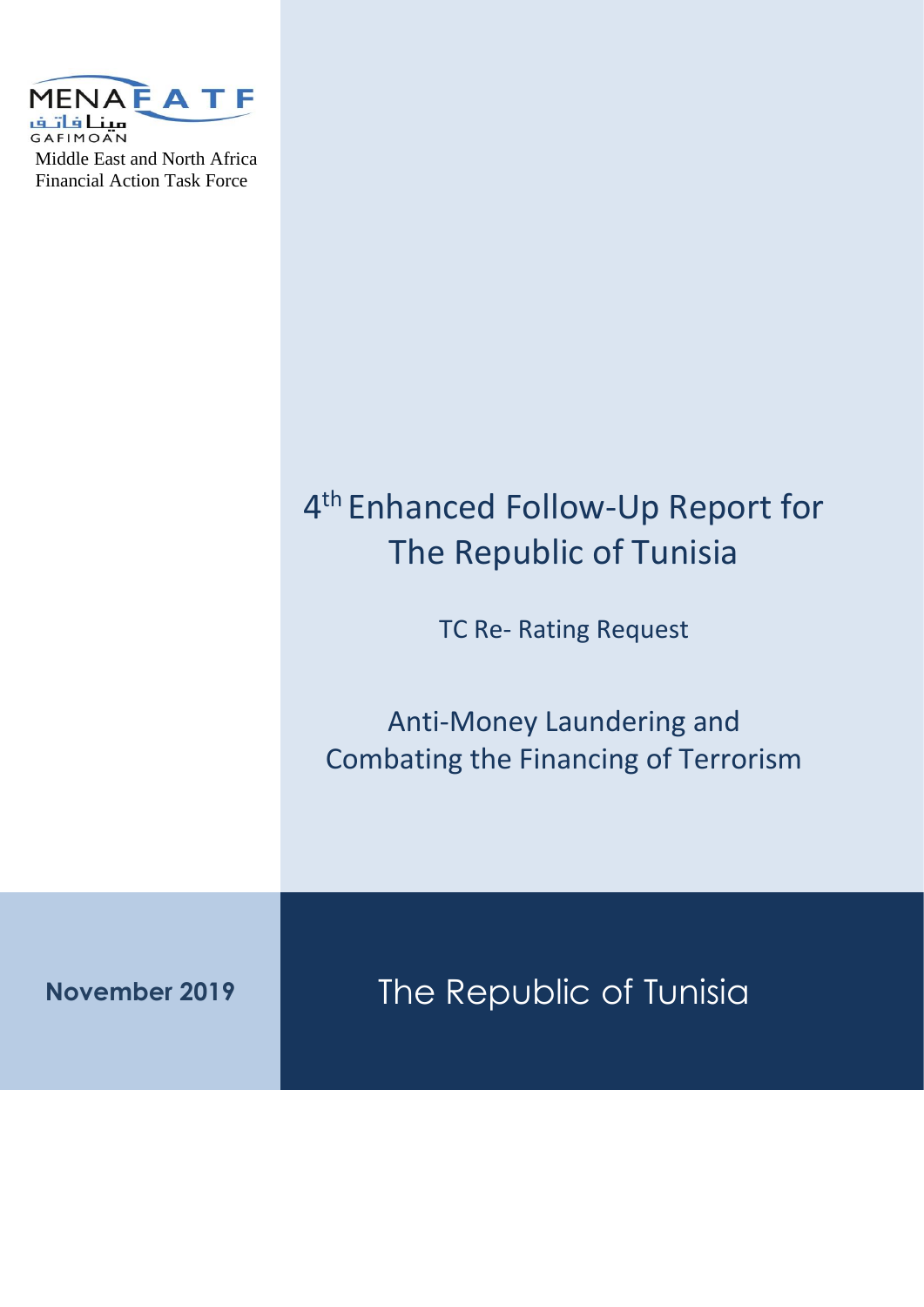*This document contains the 4th Enhanced FUR for the Republic of Tunisia, which includes a TC re rating request for )10( recommendations. This report reflects Tunisia's efforts, since the adoption of the MER in April 2016, and the 3rd FUR. The 30th MENAFATF plenary has adopted this report provided that the Republic of tunisia remains in the Enhanced FU process and submits its 5 th Enhanced FUR in the 32nd plenary meeting in November 2020.*

#### ©2019 MENAFATF.

All rights reserved. No reproduction or translation of this publication may be made without prior written permission. Requests for permission to further disseminate, reproduce or translate all or part of this publication should be obtained from the MENAFATF, P.O. Box 10881, Manama, Kingdom of Bahrain (e‐mail: [info@menafatf.org\)](mailto:info@menafatf.org).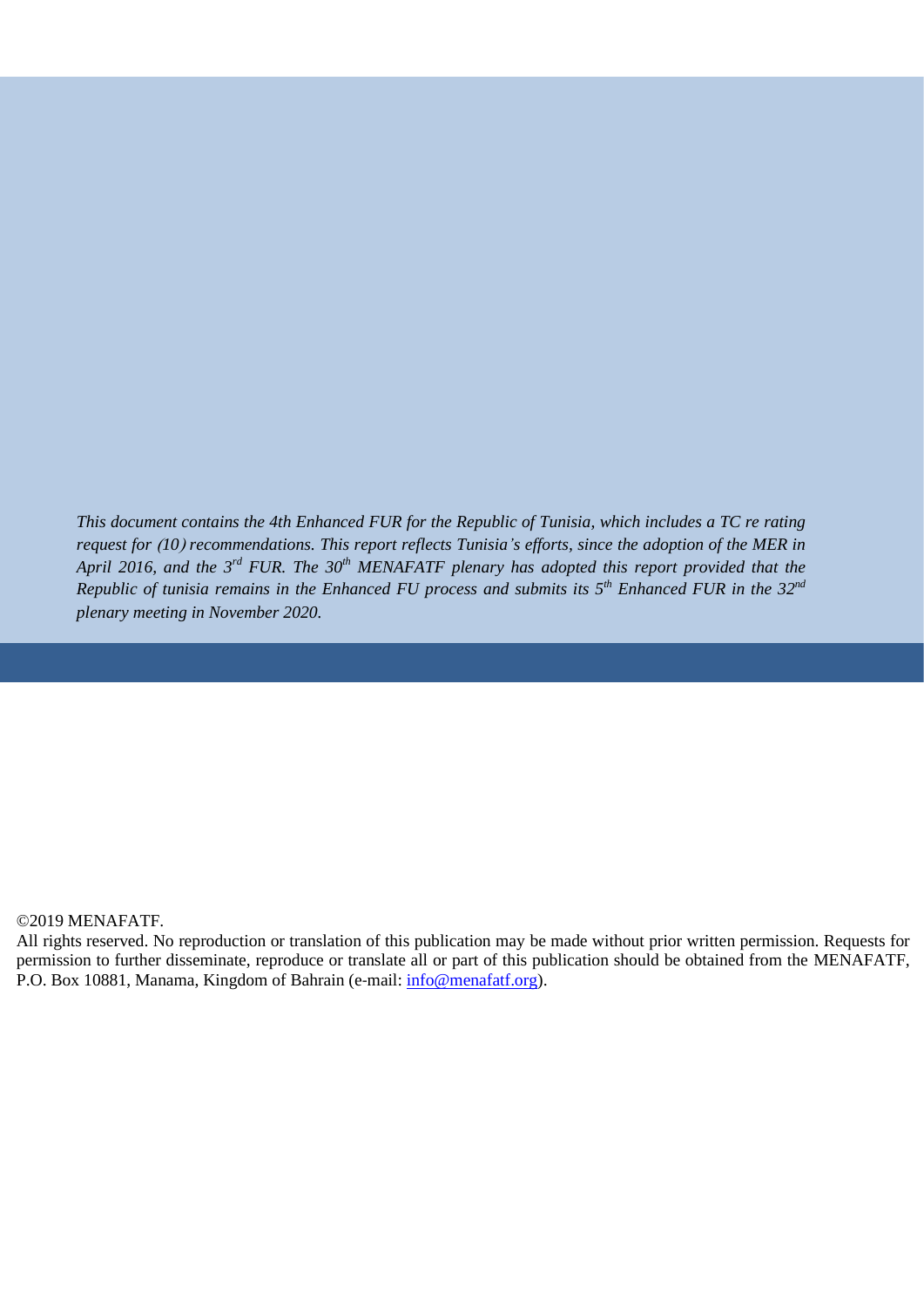## **4 th Enhanced Follow-Up Report for the Republic of Tunisia (TC re-rating request for some recommendations)**

## **First: Introduction:**

- 1. The Republic of Tunisia was evaluated in the second round by the World Bank according to the FATF forty Recommendations and the eleven Immediate Outcomes adopted by the FATF in 2012. The Mutual Evaluation Report (MER) was prepared according to the Methodology adopted in 2013. The report was adopted at the 23<sup>rd</sup> MENAFATF Plenary held in Doha, the State of Qatar in April 2016, and consequently became the 1<sup>st</sup> MER adopted in the second round.
- 2. Based on the ratings of the eleven Immediate Outcomes and the forty Recommendations set out in the Mutual Evaluation Report for the Republic of Tunisia and according to the mutual evaluation procedures adopted in November 2014, the 23rd Plenary Meeting held in April 2016 decided to place the Republic of Tunisia under enhanced follow-up.
- 3. In the  $3<sup>rd</sup>$  Enhanced Follow-Up Report (FUR) which was submitted to the  $28<sup>th</sup>$  MENAFATF Plenary Meeting held in Beirut, the Lebanese Republic, in November 2018, Tunisia requested a re-rating for eleven Recommendations and the Plenary decided to upgrade the technical compliance ratings for R.6, R.8, R.26 and R.34 to "Largely Compliant", to maintain the rating of "Partially Compliant"for R.22, R.23, R.24, R.25, R.28 and R.31 and to maintain the rating of "Non-Compliant" for R.7. In view of the Recommendations revised since the adoption of the  $2<sup>nd</sup>$  FUR (12/2017), the Plenary decided to downgrade the rating for R.18 from "Largely Compliant" to "Partially Compliant" and to maintain the rating of "Compliant" for R.21.
- 4. This report analyses the Recommendations for which the Republic of Tunisia requests re-rating, and they are 10 Recommendations  $(6,7,8,18,22,23,24,25,28,31)^1$ .

## **Second: Findings of the Mutual Evaluation Report and the 3rd Enhanced Follow-Up Report:**

5. Based on the MER and the  $3<sup>rd</sup>$  Enhanced FUR, the technical compliant ratings for Tunisia were as follows:

| R.1           | R <sub>.2</sub> | R.3          | R.4         | R.5         | R.6         | R.7           | R.8         | R.9           | R.10        |
|---------------|-----------------|--------------|-------------|-------------|-------------|---------------|-------------|---------------|-------------|
| LC            | PC              | $\mathsf{C}$ | LC          | LC          | LC          | NC            | LC          | $\mathcal{C}$ | LC          |
| <b>R.11</b>   | R.12            | <b>R.13</b>  | <b>R.14</b> | <b>R.15</b> | <b>R.16</b> | <b>R.17</b>   | <b>R.18</b> | <b>R.19</b>   | R.20        |
| $\mathcal{C}$ | LC              | LC           | LC          | LC          | LC          | LC            | PC          | LC            |             |
| R.21          | R.22            | <b>R.23</b>  | R.24        | R.25        | R.26        | R.27          | <b>R.28</b> | R.29          | <b>R.30</b> |
| $\mathcal{C}$ | PC              | PC           | PC          | PC          | LC          | LC            | PC          | LC            |             |
| <b>R.31</b>   | R.32            | <b>R.33</b>  | <b>R.34</b> | <b>R.35</b> | <b>R.36</b> | <b>R.37</b>   | <b>R.38</b> | <b>R.39</b>   | R.40        |
| PC            | LC              | PC           | LC          | LC          | LC          | $\mathcal{C}$ | PC          | $\mathcal{C}$ | LC          |

#### **Table (1): Technical Compliance Ratings based on the MER**

\*Note: There are four technical compliance ratings: (compliant (C), largely compliant (LC), partially compliant (PC), and non-compliant (NC))

Reference[: http://www.menafatf.org/information-center/menafatf-publications/3rd-enhanced-fu-report-republic](http://www.menafatf.org/ar/information-center/menafatf-publications/تقرير-المتابعة-المعززة-الثالث-للجمهورية-التونسيةطلب-اعادة)[tunisia-re-rating](http://www.menafatf.org/ar/information-center/menafatf-publications/تقرير-المتابعة-المعززة-الثالث-للجمهورية-التونسيةطلب-اعادة)

 $1$  The FATF amended R.15 and its interpretive note in June 2019 to require countries to apply preventive measures to virtual asset service providers and virtual asset activities. Tunisia will later make a request for re-rating this Recommendation to assess its compliance with the requirements of R.15, as part of the follow-up process. R.2 was also amended since Tunisia's 3<sup>rd</sup> enhanced FUR. Therefore, Tunisia will be required to provide the necessary documents to rerate this Recommendation.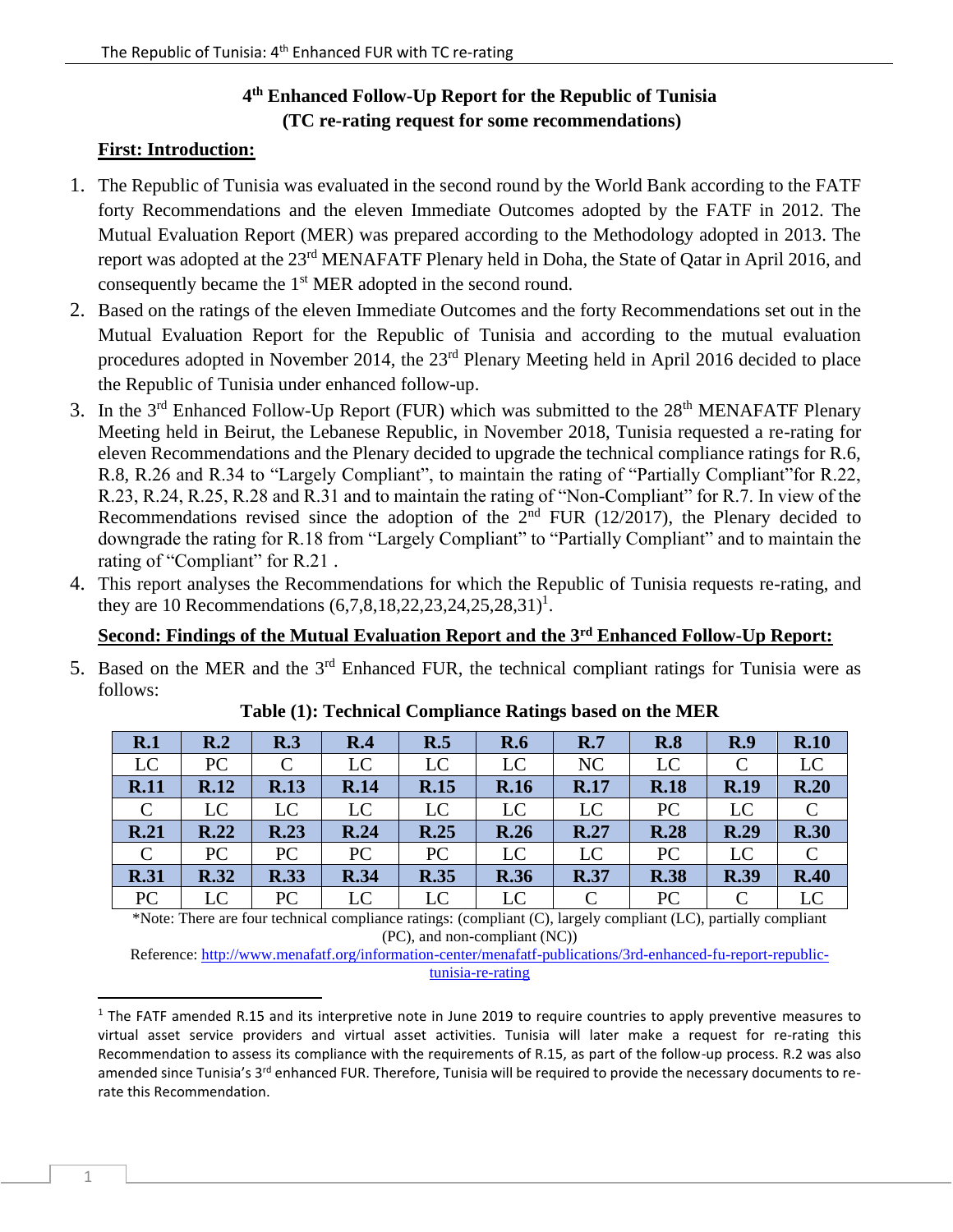6. In coordination with the Secretariat, Mrs. Kholoud Hussein - as expert at the Egyptian AML/CFT Unit - has assessed Tunisia 's compliance with the Recommendations for which a re-rating is sought.

#### **Third: Overview of progress to implement the Recommendations subject of the re-rating request:**

- 7. This section of the report presents the measures taken by Tunisia to comply with Recommendations for which a re-rating is sought, as follows:
	- a. The Recommendations for which the country was rated (Largely Compliant/Partially Compliant/Non-Compliant).
	- b. The Recommendations which were amended by the FATF after the adoption of the 2<sup>nd</sup> Enhanced FUR (12/2017).<sup>2</sup>
	- **A. The Recommendations for which the country was rated (Largely Compliant/Partially Compliant/Non-Compliant):**
- 8. Tunisia requested a re-rating for 9 Recommendations, two of which, (R.6 and R.8), were rated " Largely Compliant", 6 Recommendations, (R.22, R.23, R.24, R.25, R.28, R.31), were rated "Partially Compliant" and one Recommendation, (R.7), was rated "Non Compliant". Each Recommendation is addressed separately in detail, according to the enclosed analysis, as follows:
- *Recommendation 6 (Targeted Financial Sanctions Related to Terrorism and Terrorist Financing) (Largely Compliant):*
- 9. The 3<sup>rd</sup> Enhanced FUR mentioned that Tunisia has met several requirements of R.6, however, but it still needs to provide as much identifying information as possible and specific information supporting the designation when submitting a request to another country to give effect to the actions initiated under the freezing mechanisms.
- 10.In order to address the deficiencies, Tunisia issued governmental order No.419 dated 17 May 2019, as amended and supplemented by virtue of governmental order No.457 dated 31 May 2019 on regulating the procedures for the implementation of resolutions issued by competent UN bodies relating to the prevention of terrorist financing and the prevention of proliferation financing; given that articles 21 and 22 thereof stipulate that the Commission (i.e. the National Anti-Terrorism Commission) can, on its own motion or at the request of any of the competent administrative authorities, submit a request to any other country, to designate persons or entities that meet the designation criteria; and provide all the information and documents needed to justify the request. It should provide a statement of case which contains as much detail as possible on the basis for the designation proposal, including information relating to any legal actions. The request should also prove the extent to which the proposed listing meets the relevant criteria, identify any connection between the proposed designee and any currently designated persons or entities on the country's domestic list and provide as much accurate and comprehensive information as possible on the identity.
- 11. According to article 20 of the afore-mentioned governmental order, the Commission examines the requests received from other countries to add persons or entities to the domestic list. It should decide on the requests according to the conditions and the listing criteria set out in article 5 of the governmental

<sup>&</sup>lt;sup>2</sup> Criteria for R.18 were amended by the FATF following the adoption of the 2<sup>nd</sup> EFUR and the country's request to rerate the Recommendation in the  $4<sup>th</sup>$  re-rating request.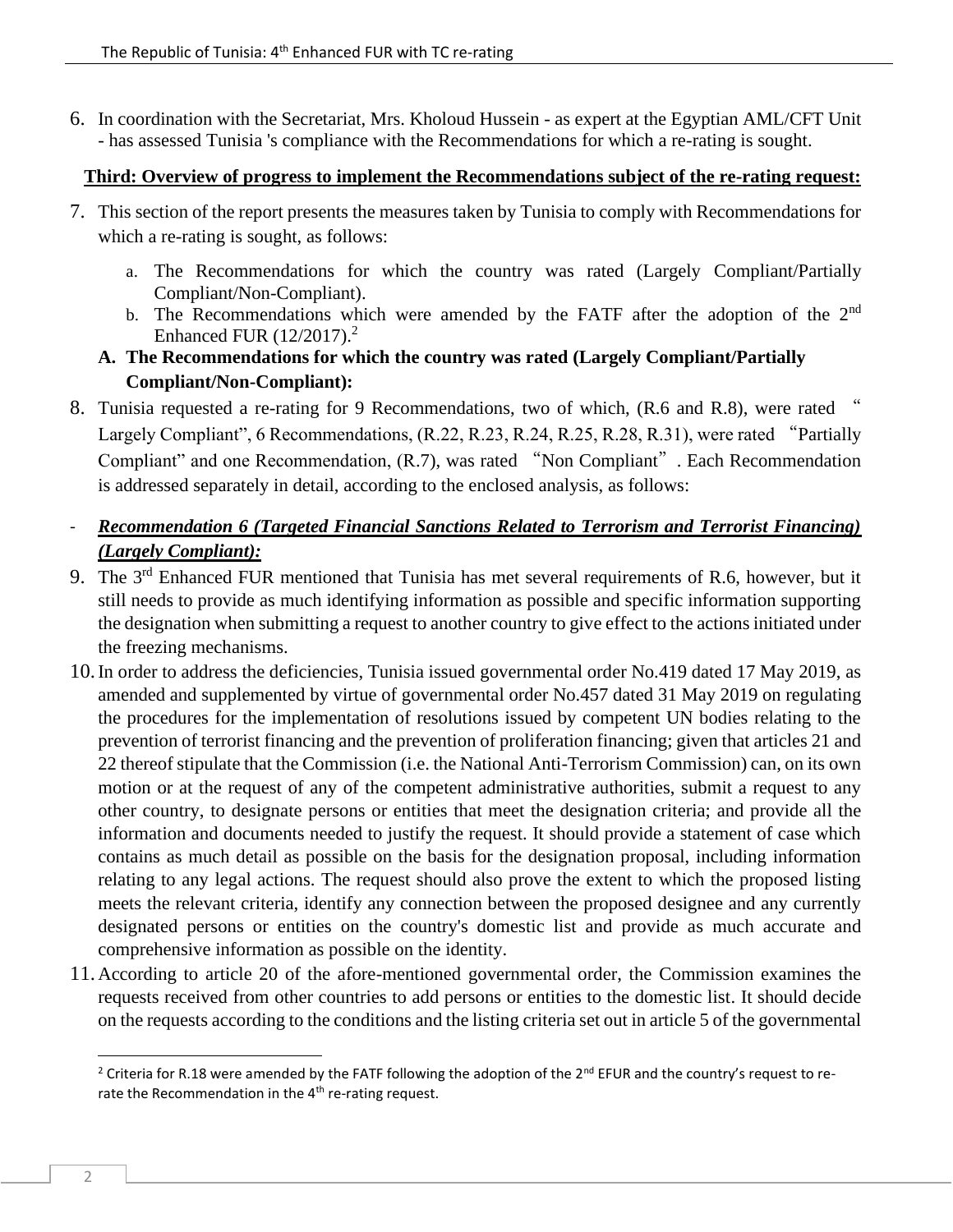order. It should follow the procedures set out in article 7, paragraph (h) and the examination of requests by the Commission should not take more than 30 working days whenever possible and it may obtain from the relevant authorities the information that it deems necessary to examine these requests, and nothing prevents it from taking its decision promptly.

#### **Conclusion:**

- 12.The analysis reveals that Tunisia has met all the requirements of R.6 in particular, following the issuance of governmental order No. 419, dated 17 May 2019 regarding the procedures for implementing the resolutions issued by competent UN bodies relating to the prevention of terrorist financing and the prevention of proliferation financing.
- *13.* Since Tunisia has addressed the afore-mentioned deficiencies, the rating of R.6 is **"Compliant"** .

#### - *Recommendation 7 (Targeted Financial Sanctions Related to Proliferation) (Non-Compliant):*

- 14.The MER mentioned the absence of a TFS system in application of UNSCRs on the proliferation of weapons of mass destruction and its financing (Iran and North Korea).
- 15. In order to address the deficiencies, Tunisia issued Basic Law No.9 of 2019 dated 23 January 2019 amending and supplementing Basic Law No.26 of 2015 dated 7 August 2015; article 103 thereof stipulates that the National Anti-Terrorism Commission (the Commission) takes a decision to freeze the funds of persons, organizations or entities whose link to financing the proliferation of weapons of mass destruction has been established by it or by the competent UN bodies and authorities and to prohibit from making any funds, other assets, economic resources, or financial or other related services, available to those persons, organizations or entities and those concerned with the implementation of the freezing decision should take the necessary measures in this regard and notify the Commission of the freezing processes they have initiated and provide it with all the useful information to execute its decision. However, it is not possible to claim fines or prosecute any natural or legal person for carrying out, in good faith, the obligations imposed on him, in implementation of the freezing decision; knowing that regardless of the criminal sanctions, any violation of the obligations provided for in this law requires disciplinary actions, in accordance with the applicable measures within the disciplinary system of each of the persons listed in article 107 of this law.
- 16.Tunisia also issued governmental order No.419 of 2019 dated 17 May 2019, as amended and supplemented by virtue of governmental order No.457 dated 31 May 2019 on the regulation of the procedures for the implementation of resolutions issued by competent UN bodies relating to the prevention of terrorist financing and the prevention of proliferation financing. It provides for the powers and mandates of the National Anti-Terrorism Commission which is concerned with making designation proposals to relevant UN authorities, publishing the UN list on its website, informing financial and non-financial institutions of such publication, also publishing guidelines for financial and non-financial institutions and any other person or entity about their obligations to freeze and unfreeze funds, communicating any request it receives from Tunisian persons and entities which were designated on the UN list to the Ombudsperson' office, permitting FIs and DNFBPs to make payments due under contracts that arose prior to the date on which the name of the person or entity was added to the UN list and permitting them to make the due payments to settle anything related to any mortgage or to any judicial, administrative or arbitration judgment. The governmental order comprised several procedures for canceling the freezing and unfreezing of the funds or other assets of persons or entities with the same or similar names as the names of the designated persons or entities and which were unintentionally affected by any freezing mechanism. It also included several measures which should be taken by FIs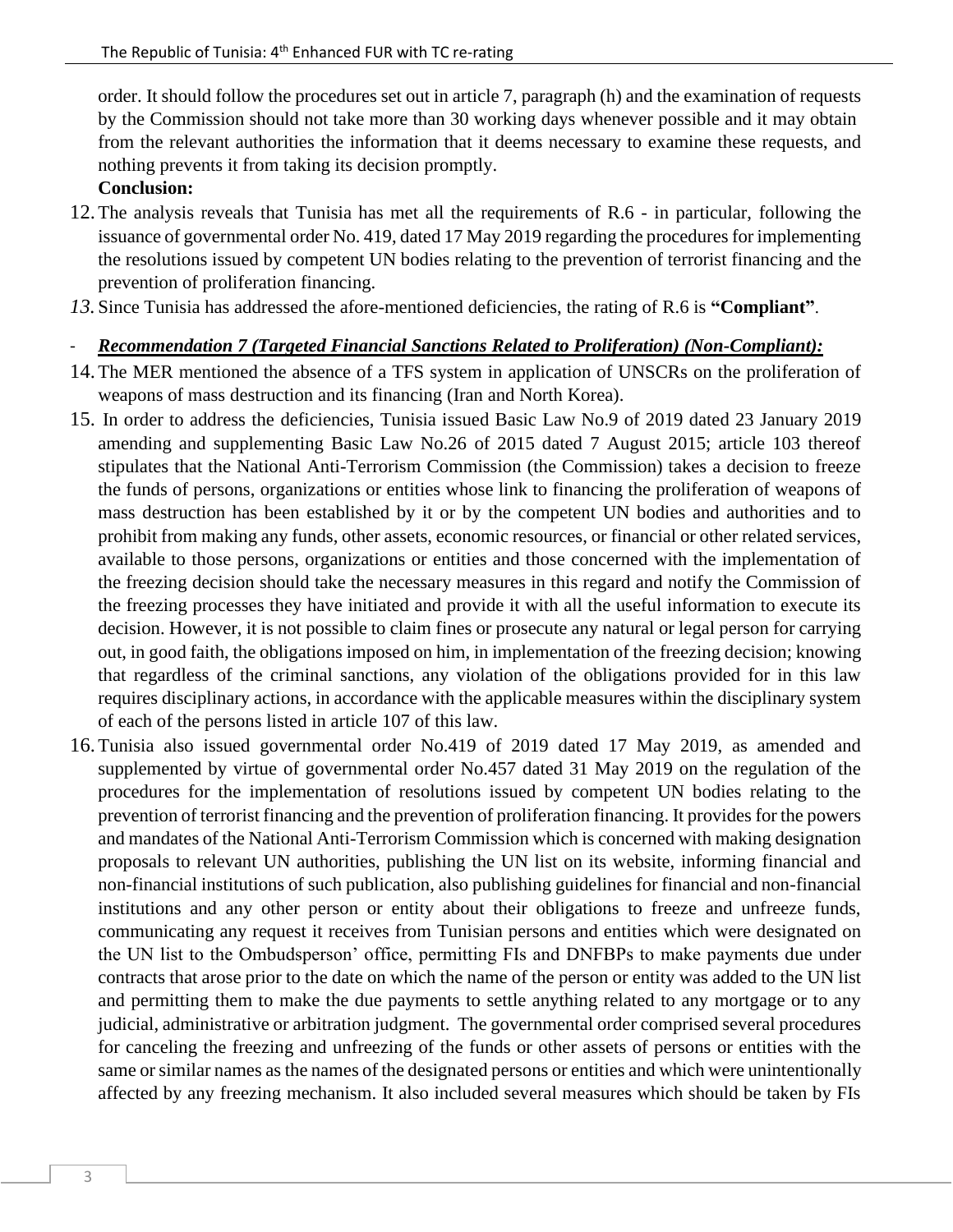and DNFBPs, namely in terms of reporting to the Commission the value of funds or other assets which have been frozen, including any action taken regarding any attempted transaction. It is worth mentioning that the governmental order prevents from making any funds, other assets, economic resources, or financial or other related services, available, for designated persons or entities, according to the requirements of criterion 7-2 (c).

17. The Central Bank issued circular No.09 of 2018 regarding FIs, the Minister of Trade issued the decision dated 19 April 2018 on the real estate agent profession and the Minister of Tourism, the Minister of Finance and the Minister of Interior issued a decision dated 19 April 2018 on casinos and jewelry dealers. Each of these decisions contained special provisions requiring that funds should be frozen and should not be made available to persons and entities associated with proliferation financing crimes. It did not appear that there are measures for monitoring financial institutions and DNFBPs and ensuring their compliance with the relevant laws or enforceable means governing the obligations set out under this Recommendation. The Minister of Finance also issued the decision dated 06/03/2018 on the measures for combating money laundering, terrorist financing and proliferation financing; article 06 bis thereof stipulated that institutions addressed in the decision should take the necessary measures to verify, when establishing business relationships or conducting an occasional transaction or operation, and thereafter periodically, that the customer or the beneficial owner is not included on the list of designated persons or entities subject to TFS relating to the prevention, suppression and disruption of proliferation and financing of weapons of mass destruction.

## **Conclusion:**

- 18. The analysis of R.7 reveals that Tunisia has taken several measures to meet the criteria of the Recommendation, by issuing Basic Law No.9 of 2019, governmental order No.419 of 2019, the Central Bank circular, the Minister of Trade decision, the decision of the Minister of Tourism, the Minister of Finance and the Minister of Interior dated 19 April 2018 concerning casinos and jewelery traders, and the Minister of Finance decision dated 06/03/2018 on the measures for combating money laundering, terrorist financing and proliferation financing. However, the deficiencies referred to in the analysis and related to the obligation to take measures to monitor FIs and owners of DNFBPs (other than the measures which have been previously mentioned) to implement UN resolutions related to the prevention of the financing of proliferation of weapons still need to be addressed.
- 19.Considering the remaining deficiencies which are deemed minor, the rating of R.7 is **"Largely Compliant"**.

## - *Recommendation 8 (Non-Profit Organizations) (Largely Compliant):*

- 20. The 3<sup>rd</sup> Enhanced FUR mentioned that Tunisia still needs to complete its efforts to update the nature of threats posed by terrorist entities to NPOs, to determine how terrorist actors are misusing these NPOs, and to review the appropriateness of the measures relating to NPOs which may be misused for terrorist financing support.
- 21.In order to address the afore-mentioned deficiencies, authorities reviewed the appropriateness of the measures, including the domestic laws and regulations relating to NPOs, given the issuance of law No.52 of 2018 on the national register of enterprises which created a register for NPOs, which is considered as a public database for the collection of information, data and documents related to associations, to maintain them and make them publicly available. Basic Law No.26 of 2015 was amended by virtue of Basic Law No.9 of 2019, by modifying articles 99 and 100 thereof, which both require associations to comply with some rules, namely, the prohibition of accepting cash whose value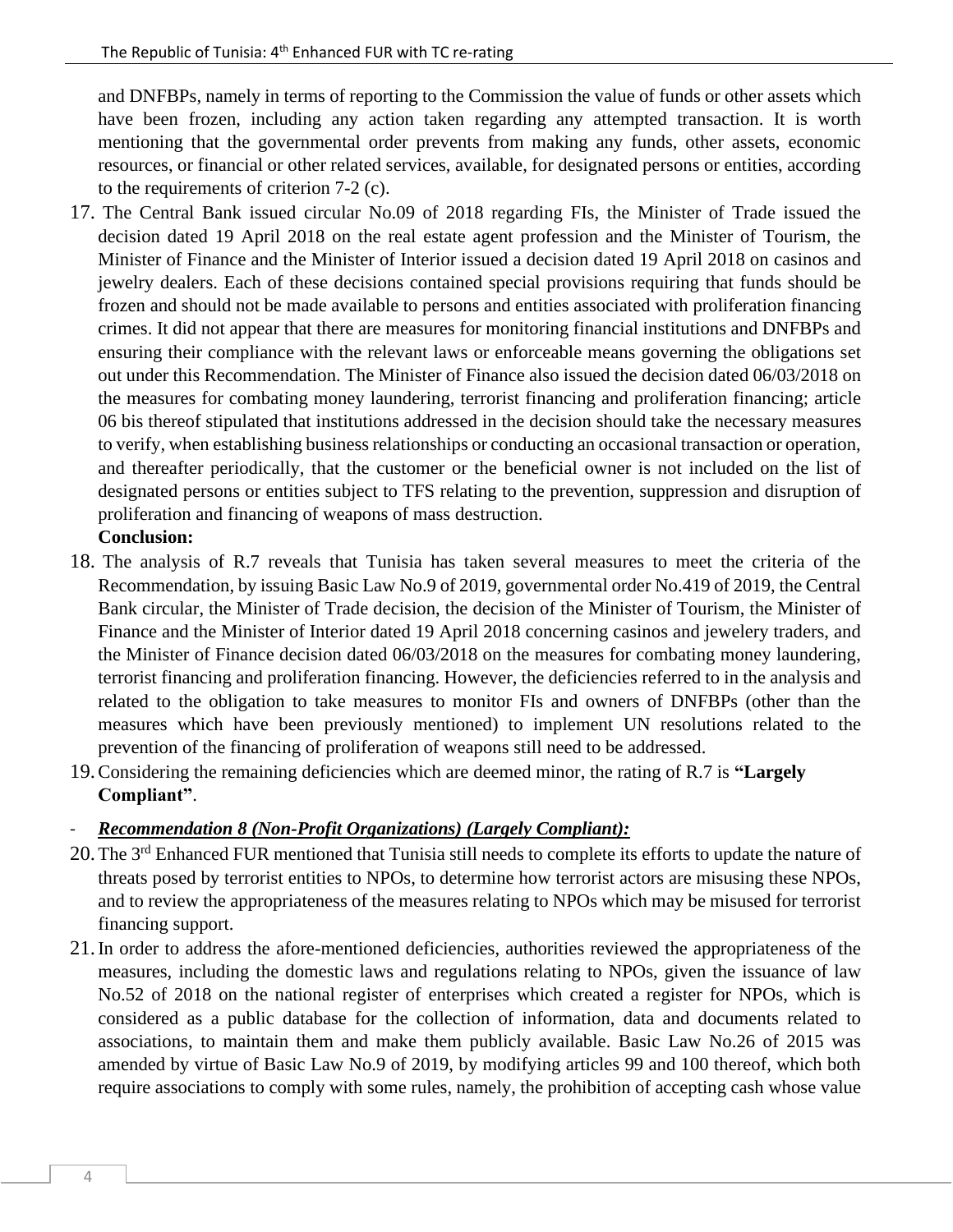exceeds a certain threshold and refrain from accepting donations or financial aids of unknown source. Authorities updated the risk assessment of NPOs between 2017 and 2019.

- 22. Authorities also undertook several initiatives and held many workshops to implement awareness programs, and issued principles addressed to NPOs, which include procedures and guidance aiming at achieving a better compliance with the requirements for combating TF risks. Subsequent dates were also fixed to organize more awareness courses periodically, based on the outputs of the NRA, in order to prevent the abuse of NPOs for TF. Authorities stated that a plan was established to identify associations based on the degree of risks, and as a result, around 300 off-site visits were made to several associations between 2016 and 2018 and accordingly, sanctions were imposed on 696 NPOs.
- 23. Authorities also indicated that they have collected the necessary information and data to re-assess the sector and a relevant questionnaire was distributed to NPOs to identify the nature of threats posed by terrorist entities, and by the end of September 2019, the assessment process will be completed and the relevant study results published. Authorities explained that according to clause 4 of article 5 of governmental order No.1098 of 2016 dated 15 August 2016 relating to the regulation of the Tunisian Financial Analysis Committee and its working methods, the risks of NPOs are periodically updated as part of the periodical update of the NRA. Tunisian authorities also added that the NRA is updated every two years. On the other hand, authorities indicated that they have taken appropriate measures to meet the requirements of sub-criterion (8.5 d); this is in addition to the MoUs signed between the competent authorities which warrant the exchange of information in a timely manner.

## **Conclusion:**

- 24. The analysis of R.8 reveals that Tunisia has met the requirements of this Recommendation, given the issuance of law No.52 of 2018 on the national register of enterprises which created a register for NPOs, the amendment of Basic Law No.26 of 2015 by virtue of Basic Law No.9 of 2019, which amended articles 99 and 100 and the updates made by the Tunisian authorities to the NRA for NPOs between 2017 and 2019.
- 25. Since Tunisia has addressed the afore-mentioned deficiencies, the rating of R.8 is"**Compliant**".

## - *Recommendation 22* – *(DNFBPs: Customer Due Diligence) (Partially Compliant):*

- 26. The 3<sup>rd</sup> Enhanced FUR mentioned that Tunisia still needs to complete the framework for binding DNFBPs by issuing enforceable supervisory instructions for lawyers, to re-determine the threshold set for the obligations of casinos and to fulfill the requirements of criteria 22.4 and 22.5 relating to new technologies and reliance on third-parties requirements.
- 27.In order to address the deficiencies, Tunisia issued Basic Law No.9 of 2019 supplementing and amending law No.26 of 2015 on the Fight Against Terrorism and Prevention of Money Laundering, where article 107 (new) thereof was amended. This required lawyers, notaries and other legal professionals to comply with the requirements of the CDD measures, but the Basic Law does not include all the measures set out in R.10, to ensure the compliance of lawyers with criterion 22.1. Basic Law No.9 of 2019 comprised a definition of "Politically Exposed Persons" which was in line with the FATF definition. The concerned persons mentioned in article 107 (new) were required to comply with the requirements of R.12, R.15 on new technologies and R.17, when relying on third parties. There is no text indicating that when determining in which countries the third party that meets the conditions can be based, countries should have regard to information available on the level of country risk, in addition to the absence of texts providing for the situations where third parties who are part of the same financial group can be relied on.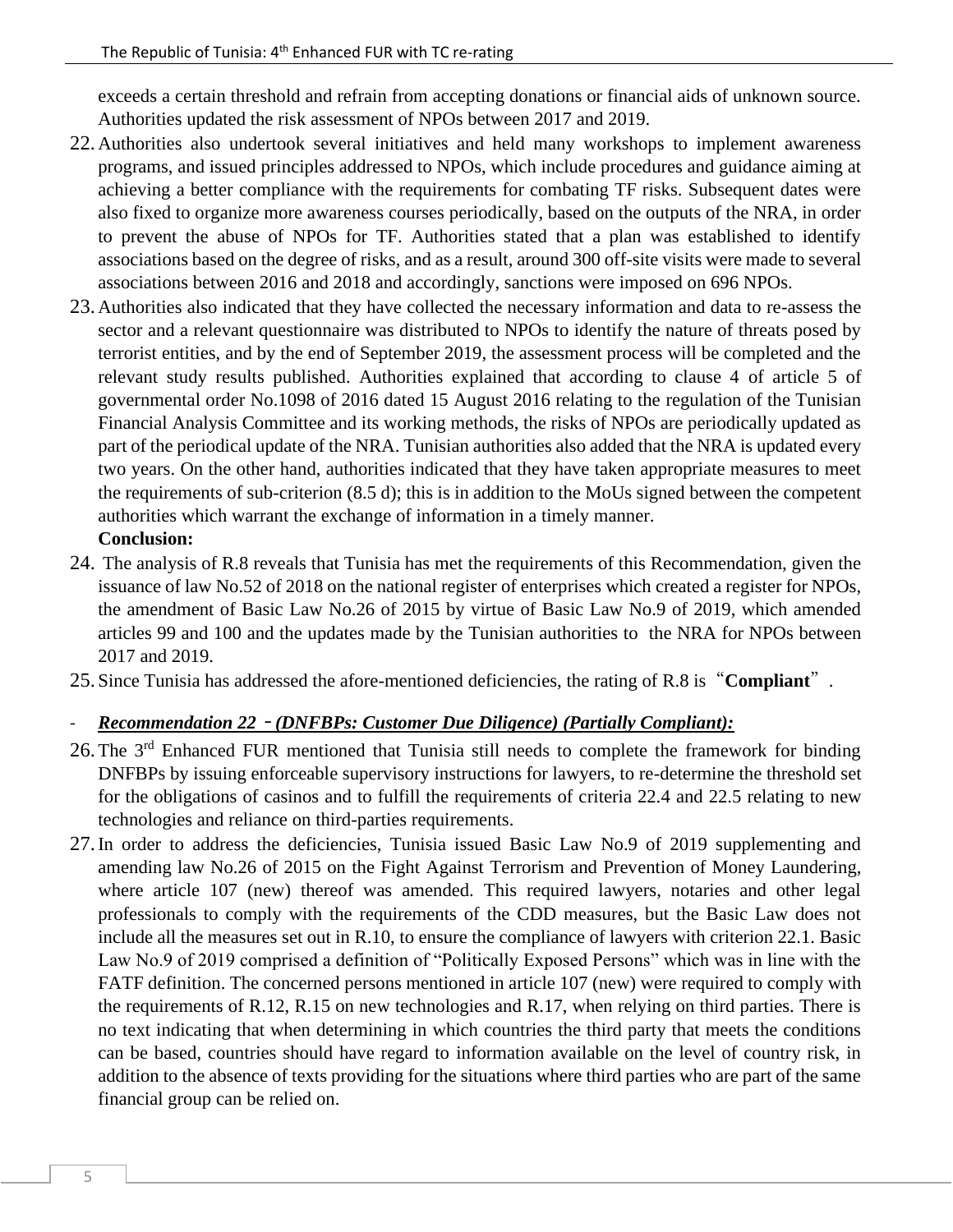28.The Minister of Finance decision dated 1 March 2016 was amended by virtue of the decision issued on 24 July 2019 which required managers of casinos to implement CDD measures (set out in article 108 of law No.26 of 2015) when they engage with their customers in transactions equal to or above 10,000 Dinars (approximately EUR 3000).

## **Conclusion:**

- 29.The analysis of R.22 reveals that Tunisia has met several requirements of this Recommendation and still needs to meet some sub-criteria related to the framework for binding lawyers, according to what is mentioned in the analysis of criterion 22.1 and to establish criteria which would complete the remaining elements of the reliance on third parties requirements according to criterion 22.5 regarding reliance on third parties requirements set out in R.17.
- 30.Considering the remaining deficiencies which are deemed minor, the rating of R.22 is "**Largely Compliant**".

## - *Recommendation 23* – *(DNFBPs: Other measures) (Partially Compliant):*

- 31. The 3<sup>rd</sup> Enhanced FUR mentioned that Tunisia still needs to complete the framework for binding DNFBPs by issuing enforceable supervisory instructions in relation with the requirements of R.23 concerning lawyers, to review the threshold set for casinos in order to start fulfilling their obligations, to require all DNFBPs to implement screening procedures to ensure high standards of competence when hiring employees, and to have an independent audit function to test the system, to require them, other than accountants, to establish policies and procedures for sharing the required information in consistency with the requirements of criterion 18-2 and to require them as well to comply with the requirements of criterion 18-3, namely to verify that their foreign branches and majority-owned subsidiaries are implementing programs against ML/TF consistent with the requirements imposed in Tunisia, in addition to the obligation to amend the legislative requirement to prohibit them and to prohibit their directors, officers and employees from disclosing the fact that a STR or any other related information is being filed with the Tunisian Financial Analysis Committee, including cases where such Committee does not issue a written decision to the reporting entity on the temporary freezing of the funds subject of the STR.
- 32.In order to address the deficiencies, Tunisia issued Basic Law No.26 of 2015 on the Fight Against Terrorism and Prevention of Money Laundering, where article 125 thereof stipulates that subjected persons should report to the Tunisian Financial Analysis Committee all the executed and non-executed suspicious transactions or operations suspected to relate to funds deriving from illicit activities. A decision was also issued by the Minister of Interior, the Minister of Finance and the Minister of Tourism and Handicrafts on 19 April 2018, requiring casinos to immediately and directly report to the Tunisian Financial Analysis Committee operations or transactions suspected to relate to money laundering or terrorist financing, including attempted operations, regardless of the amount of the operation. It is worth noting that the supervisory instructions issued to DNFBPs cover the obligations set out in criterion 23.3. As regards lawyers, they are not subject to supervisory instructions, therefore, they are subject, (including non-financial businesses and professions) to the provision of article 112 of Basic Law No.26 which stipulates in article 107 that special attention should be given to business relationships with persons residing in countries that do not or insufficiently apply the international standards for preventing ML and combating TF.
- 33. Authorities also issued Basic Law No.9 of 2019 which requires persons mentioned in article 107 (new) to comply with the requirements of criterion 18-2, without explicitly stipulating that financial groups should be required to apply appropriate measures consistent with the ML/TF risk management when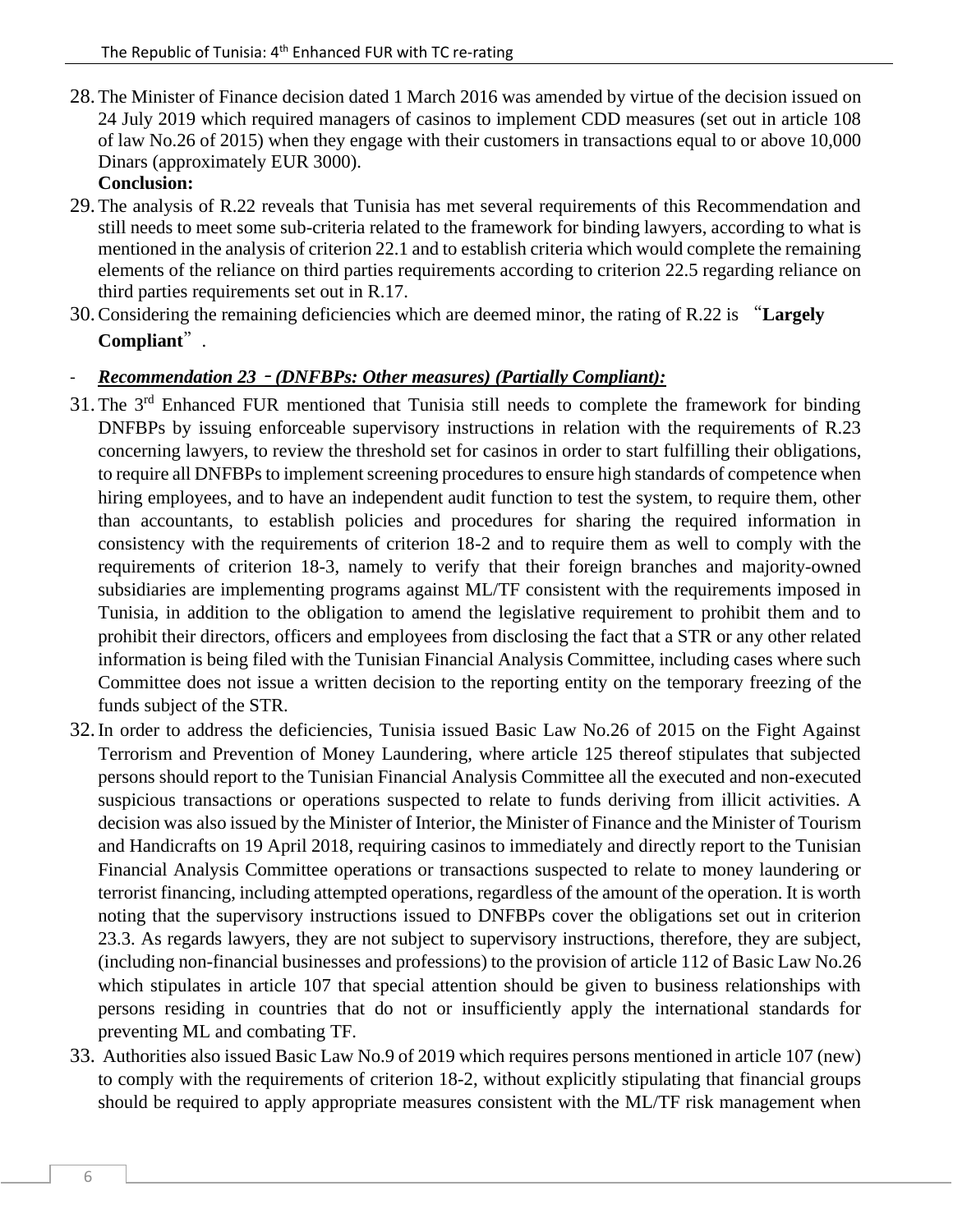sharing information, and without stipulating that safeguards to prevent tipping-off should be provided. The country did not provide any updates on the other deficiencies which have previously been identified, specifically those relating to the screening procedures to ensure high standards of competence when hiring employees, and the existence of an independent audit function to test the system, and those relating to the requirements of criterion 18-3. Article 127 of the afore-mentioned Basic Law No.26 is not considered sufficient, given that it prohibits the reporting entity from tipping off the concerned party about the suspicious transaction report and the resulting measures, without explicitly stipulating that other directors, officers and employees should be prohibited from disclosing the fact that a STR is being filed, according to sub-criterion 21-2.

## **Conclusion:**

- 34.In order to fulfill the requirements of R.23, Tunisian authorities still need to:
	- Require DNFBPs, (other than accountants), to verify that their foreign branches and majorityowned subsidiaries are implementing programs against ML/TF consistent with the requirements imposed in Tunisia and according to criterion 18.1 and to stipulate that if the host country does not permit the proper implementation of AML/CFT measures consistent with the home country requirements, financial groups should apply appropriate additional measures to manage the ML/TF risks and to establish safeguards to prevent tipping off in case the information exchanged is used, according to sub-criterion 18.2 c.
	- Prohibit DNFBP managers, officers and employees, by virtue of a law, from disclosing the fact that a STR or any other related information is being filed with the Tunisian Financial Analysis Committee.
- 35. Considering the remaining deficiencies which are considered moderate, the level of compliance achieved for R.23 remains "**Partially Compliant**".

## - *Recommendation 24 (Transparency and Beneficial Ownership of Legal Persons) (Partially Compliant):<sup>3</sup>*

36.The 3rd Enhanced FUR mentioned that Tunisia has taken important steps to issue the law on the national register of enterprises. It still needs to require companies to maintain information relating to the register that contains the names and addresses of managers and members of the control board and the register of shares and voting powers; to require them to entrust a person with the provision of information to authorities, namely on beneficial ownership; to establish a framework for update, as regards the transfer of shares in joint stock companies and in the event where they convert into public companies; to establish a framework for the identification of the beneficial owner, particularly in foreign companies, and to determine the mechanism for the retention of documents and data after the termination of the companies activity; to establish a mechanism to determine the extent to which there are managers who act on behalf of another person in joint-stock companies, to require the agent to maintain information that identifies his nominator and to make it available to competent authorities upon request, and to provide international cooperation as regards basic information on beneficial ownership and on the extent to which the mechanisms for international cooperation are being used to monitor the quality of assistance provided by other countries.

 $3$  The availability of accurate and up-to-date basic information on the beneficial owner is also assessed by the OECD Forum on Transparency and Exchange of Information for Tax Purposes. In some cases, the findings may be different due to the difference between the methodology, objectives and scope of the respective FATF and Global Forum standards.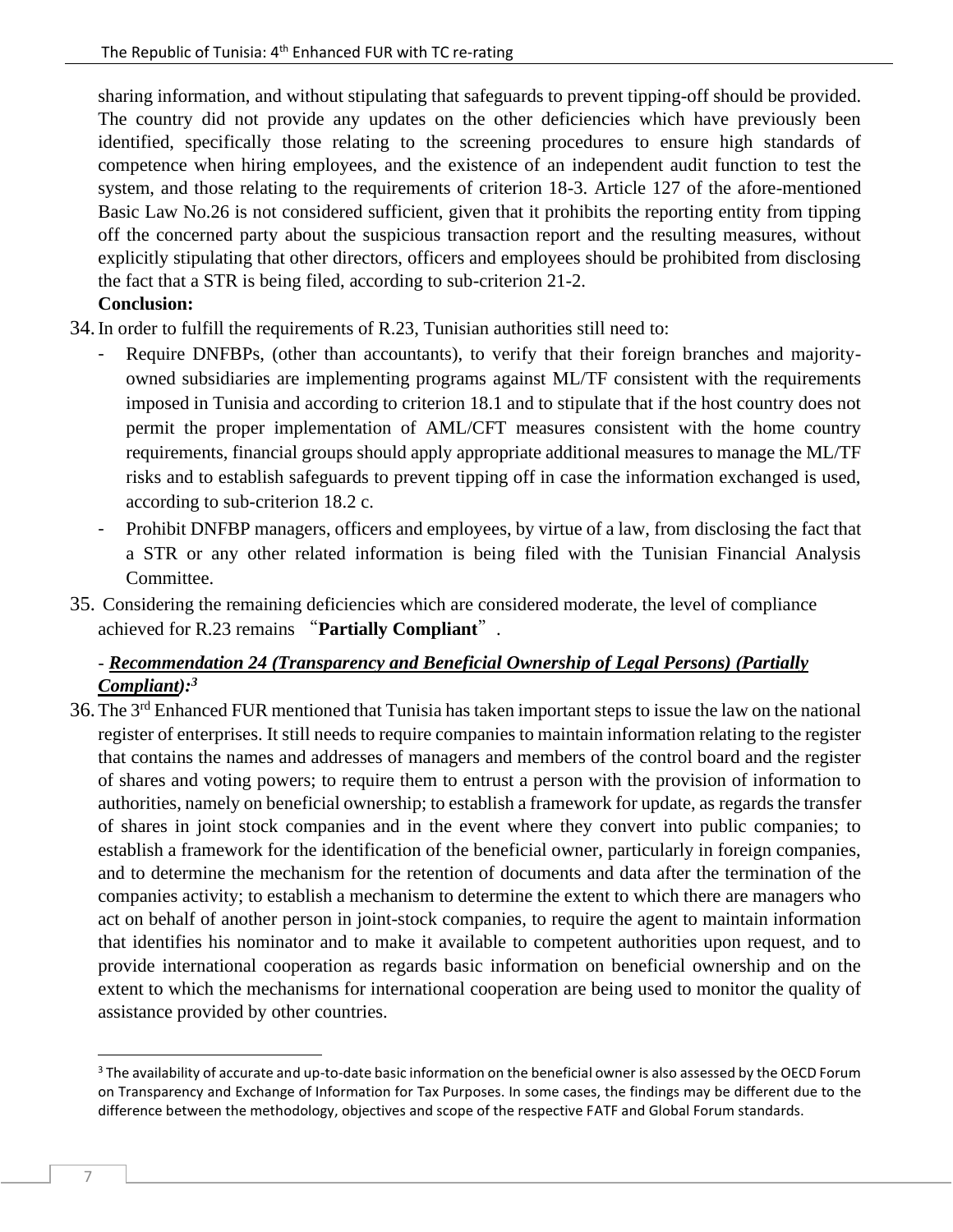- 37.In order to address the deficiencies, Tunisia issued Basic Law No.52 of 2018 on the national register of enterprises which stipulates that natural and legal persons must be registered in the register, provided that it contains the data that determines the identity of the owners of institutions, trustees of legal arrangements, partners, shareholders, managers of legal persons and auditors. The law also stipulates that a copy of the minutes of deliberation of the constituent plenary session, comprising the number of shares owned by each shareholder, the classes of shares and the voting rights should be added to the application for the registration of public shareholding joint stock companies. Authorities indicated that the update of the share transfer is a legal obligation, although it was not provided for in the companies' articles of associations.
- 38. Subject to the provisions of law No.52, the register is formed of sub-registers, including the beneficial owners register, and the law provides for the registration and update procedures, including the beneficial ownership data. In application of article 19 of this law and governmental order No.54 of 2019 on the mechanisms and criteria for the identification of the beneficial owner, the national register of enterprises prepared an electronic and paper form for institutions that should contain accurate beneficial ownership identification data. Article 26 of law No.52 stipulates that any change that requires an update of the register must be reported, however, there was no information indicating whether this form requests the identification of one natural person or more residing in Tunisia who is authorized by the company, and accountable to competent authorities, as regards the provision of all basic information and beneficial ownership information.There was no information either indicating whether any of the measures set out in sub-criterion 24-8 were taken to verify that companies are cooperating with competent authorities to the fullest extent possible in determining the beneficial owner.
- 39.Law No.52 of 2018 addressed the requirements of criterion 24-9, considering that each registered person who definitively ceases the activity should submit all their documents to the Center within one month of complete and definitive discontinuance of activity, provided that the Center shall keep these documents for a period of ten years from the date on which they were submitted and the retention of documents in electronic form is not subject to any time limit.
- 40.In the context of providing international cooperation, Tunisia provided information indicating that foreign authorities have direct access to the information included in the new commercial register through its website or by referring to their Tunisian counterparts. On this note, law No.52 of 2018 allows the latter to access the data contained in the national register that includes information on the beneficial owner, shareholders and other basic information mentioned in the company's register. It is worth noting that there was no information on the measures implemented by Tunisian authorities to monitor the quality of basic information provided by other countries on beneficial ownership; and the observation on the requirements of criterion 24.12 is still valid, namely in terms of requiring nominee shareholders and directors to disclose the identity of their nominator to the company.

#### **Conclusion:**

41. Tunisia took important steps to issue the law on the national register of enterprises and to issue the governmental order regulating the criteria for the identification of the beneficial owner. It still needs to fulfill the requirements to establish a mechanism that requires nominee shareholders and directors to identify their nominator, to make this information available to competent authorities upon request; and to provide information on whether there is a mechanism in place to monitor the quality of assistance that authorities receive in response to requests made to other countries for basic information on beneficial ownership.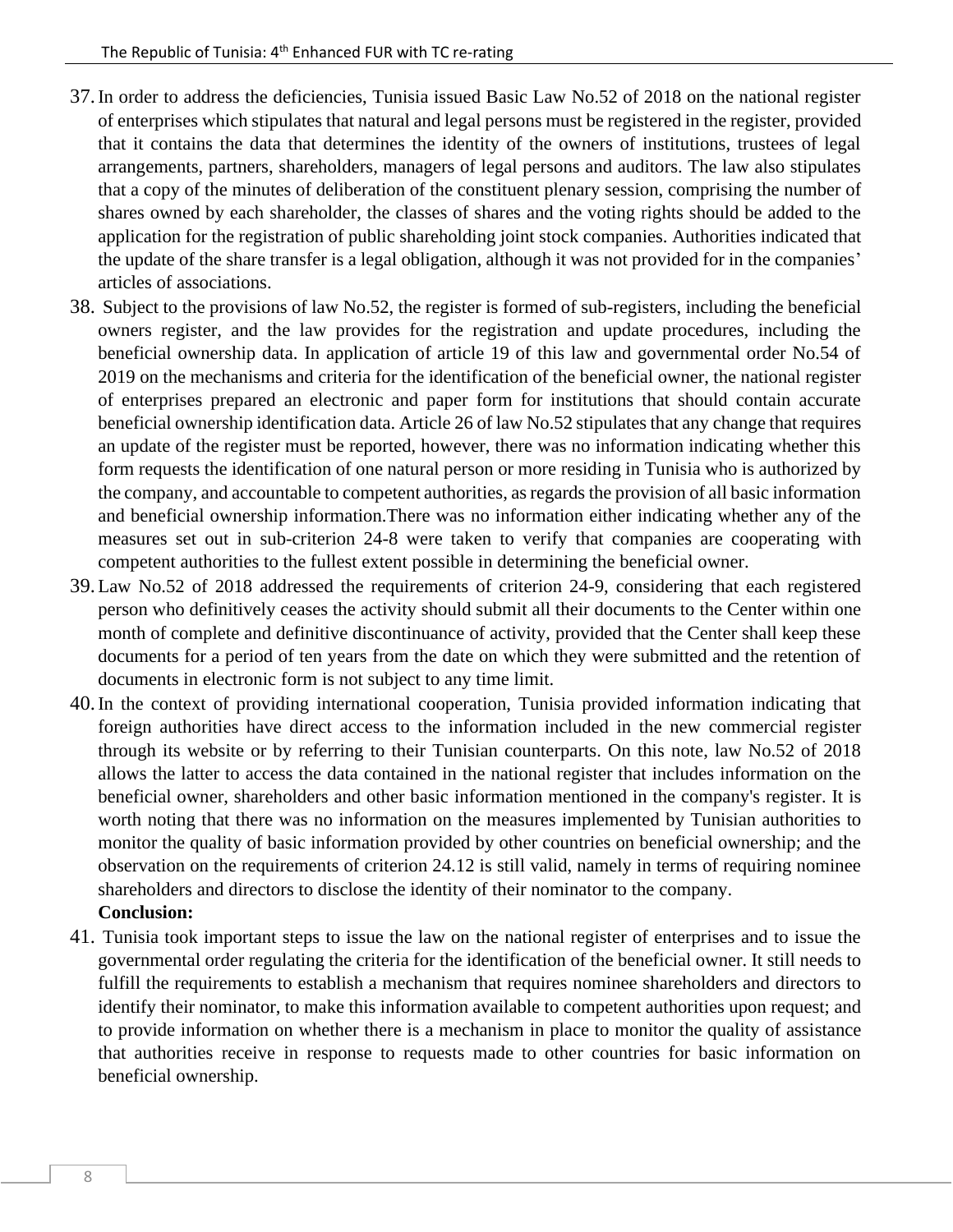- 42.Considering the remaining deficiencies which are deemed minor, the rating of R.24 is **"Largely Compliant"**.
- *Recommendation 25 (Transparency and Beneficial Ownership of Legal Arrangements) (Partially Compliant):***<sup>4</sup>**
- 43.The MER for the Republic of Tunisia mentioned the possibility of establishing a business relationship between any of the FIs or DNFBPs and a foreign credit institution or a trust or a similar foreign arrangement which owns assets in Tunisia, or with a Tunisian lawyer or any other person acting as " trustee/manager" of an asset located abroad or in Tunisia or even a trust established under a foreign law. However, the Tunisian law or the AML/CFT Law does not provide for the implementation of any specific measure to identify beneficial owner and to ensure the transparency of transactions in terms of measures taken to prevent money laundering.
- 44.In order to address the deficiencies, Tunisia issued Basic Law No.52 of 2018 on the national register of enterprises which stipulates that "legal arrangements" must be registered in the register. The law includes obligations requiring that the register should contain data that identifies the trustees of legal arrangements, provided that the application for the registration shall be accompanied by the identification documents of the founder, trustee and beneficial owner, deed of assignment, deeds evidencing title to funds or right and in case the founder is a legal person, the application for registration shall be accompanied by the identification documents of the partners, shareholders or members and that of the beneficial owner. The law comprises obligations to maintain the documents submitted to the national register of enterprises for a period of 10 years. On the other hand, governmental order No.54 of 2019 comprises obligations requiring the implementation of measures to verify the identity of the founder of the legal arrangement, the trustee, the custodian and the beneficiaries. There was no obligation requiring trustees to keep specific information on the identity of the settlor, the trustees, the protector (if any), the beneficiaries or class of beneficiaries, and any other natural person exercising ultimate effective control over the trust. It is worth noting that the obligations to keep the information up to date which are provided for in this law are not applied to data the trustees are required to maintain due to the absence of an obligation requiring them to maintain such data.
- 45.Tunisia provided information indicating that foreign authorities may directly access the information included in the new commercial register through its website (www.registre-commerce.tn) or by referring to their Tunisian counterparts which have the legal powers to access the data included in the national register that comprises information on the identity of the managers or trustees of legal arrangements.
- 46.The law on the national register of enterprises comprises several sanctions and penalties for late registration or late amendment in the register. Article 55 thereof stipulates that any person who deliberately provides an untrue or false declaration or deliberately violates the provisions of article 10 of this law, for the purpose of registration, amendment, deletion or completion of missing information shall be punished with imprisonment for five years and a fine of fifty thousand Dinars. There is no text that allows the application of sanctions on trustees for violating their obligations, namely those set out in criterion 25.1.

<sup>4</sup> The availability of accurate and up-to-date basic information on the beneficial owner is also assessed by the OECD Forum on Transparency and Exchange of Information for Tax Purposes. In some cases, the findings may be different due to differences between methodologies, objectives and scope of the respective FATF and Global Forum standards.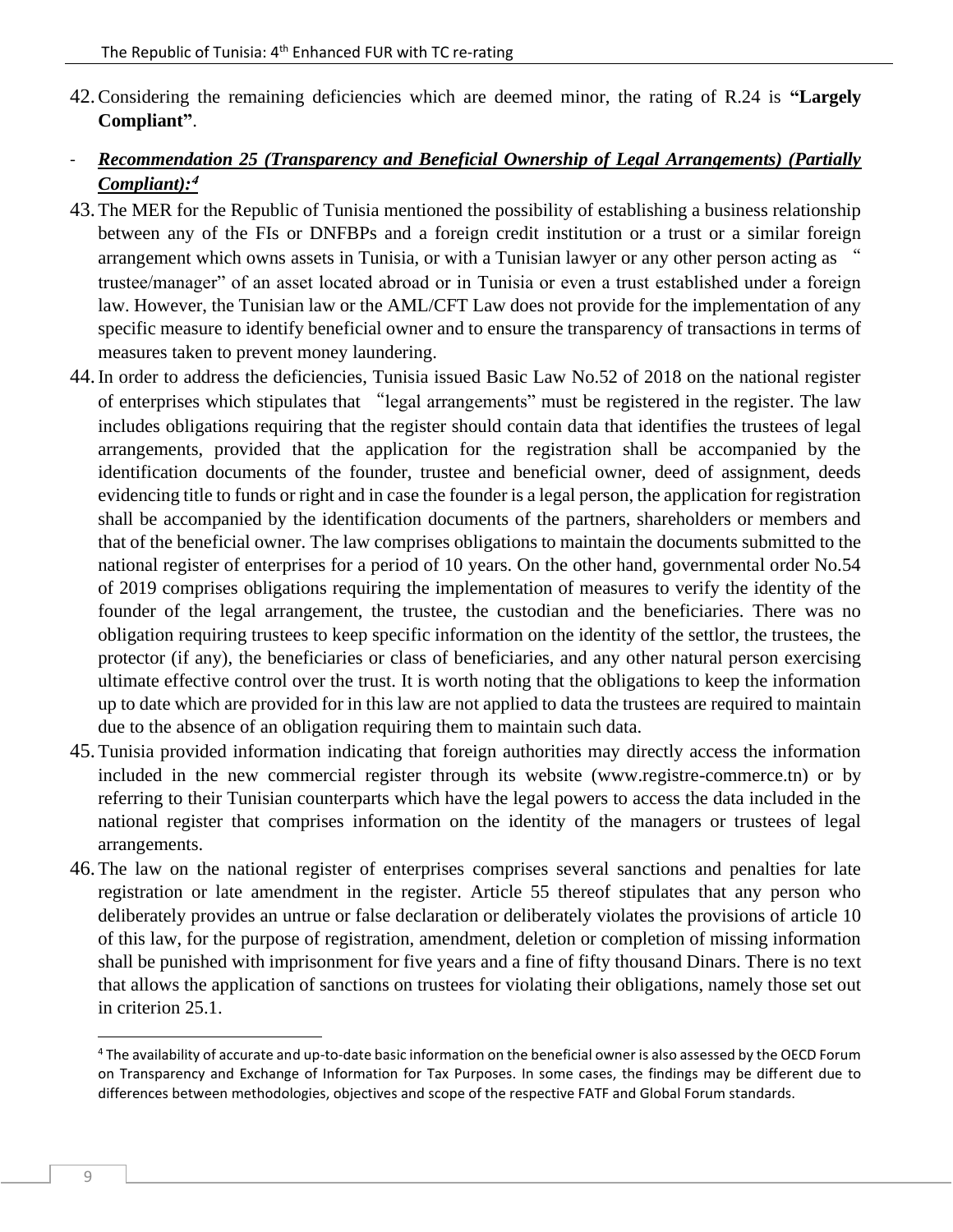#### **Conclusion:**

- 47.Tunisia took important steps to address most of the deficiencies relating to this Recommendation. It still needs to fulfill the requirements for trustees to maintain and register the information on trusts.
- 48. Considering the remaining deficiencies which are deemed minor, the rating of R.25 is "**Largely Compliant"**.

## - *Recommendation 28 (Regulation and supervision of DNFBPs) (Partially Compliant):*

- 49. The 3<sup>rd</sup> Enhanced FUR mentioned that Tunisia has made significant efforts to address the deficiencies relating to this Recommendation. It still needs to take legal measures to prevent criminals or their associates from holding a management function or from holding significant or controlling interest in casinos; to issue enforceable supervisory instructions for lawyers to monitor and verify their compliance with the AML/CFT requirements and to complete the efforts it has exerted to conduct actual supervision of the DNFBP sector in line with the risks identified.
- 50.In order to address the deficiencies identified in criterion 28-5, Tunisian authorities issued Basic Law No.9 of 2019 which requires the entities mandated to monitor the persons mentioned in article 107 of the law to establish practical programs and measures that serve as a basis for a risk-based supervision to combat money laundering and terrorist financing and monitor the extent of the implementation of their obligations. The Tunisian Financial Analysis Committee indicated that it issued, on 05 April 2018, a guideline to the authorities mandated to supervise all the DNFBPs, which comprised the method for conducting risk-based supervision. During November 2018, the Committee organized, jointly with supervisors and regulatory authorities, several formation courses for DNFBP supervisors. Overall, it appears that some DNFBP supervisors are conducting AML/CFT supervision, yet, the observations regarding the deficiencies related to criteria 28-1, 28-3 and 28-4 are still valid, since Tunisian authorities did not provide any update in this regard.

#### **Conclusion:**

- 51.Tunisia took several actions to fulfill the requirements of the Recommendation. However, it still needs to address some remaining deficiencies represented in the provision of legal safeguards to prevent criminals or their associates from working in casinos or from acquiring a significant interest, or supervising, or holding a management function in a casino; to adopt and issue a procedures manual for the DNFBP supervisors that comprises the method for conducting risk-based supervision, given that authorities have previously stated that they are about to complete it in order to initiate their supervisory functions; and all DNFBP supervisors to complete the efforts made by Tunisia to conduct actual supervision that is consistent with the risks identified.
- 52.Considering the remaining deficiencies which are deemed minor, the rating of R.28 is "**Largely Compliant"**.

## - *Recommendation 31 (Responsibilities of Law Enforcement and Investigative Authorities) (Partially Compliant):*

53.The deficiencies set out in the MER were represented by the fact that Basic Law No. (26) of 2015 granted powers to use special means and techniques such as the interception of communications and audio-visual monitoring and hacking in terrorism cases only, with the exclusion of money laundering and associated predicate offense cases. The law does not comprise the power to use the undercover operations technique and controlled delivery.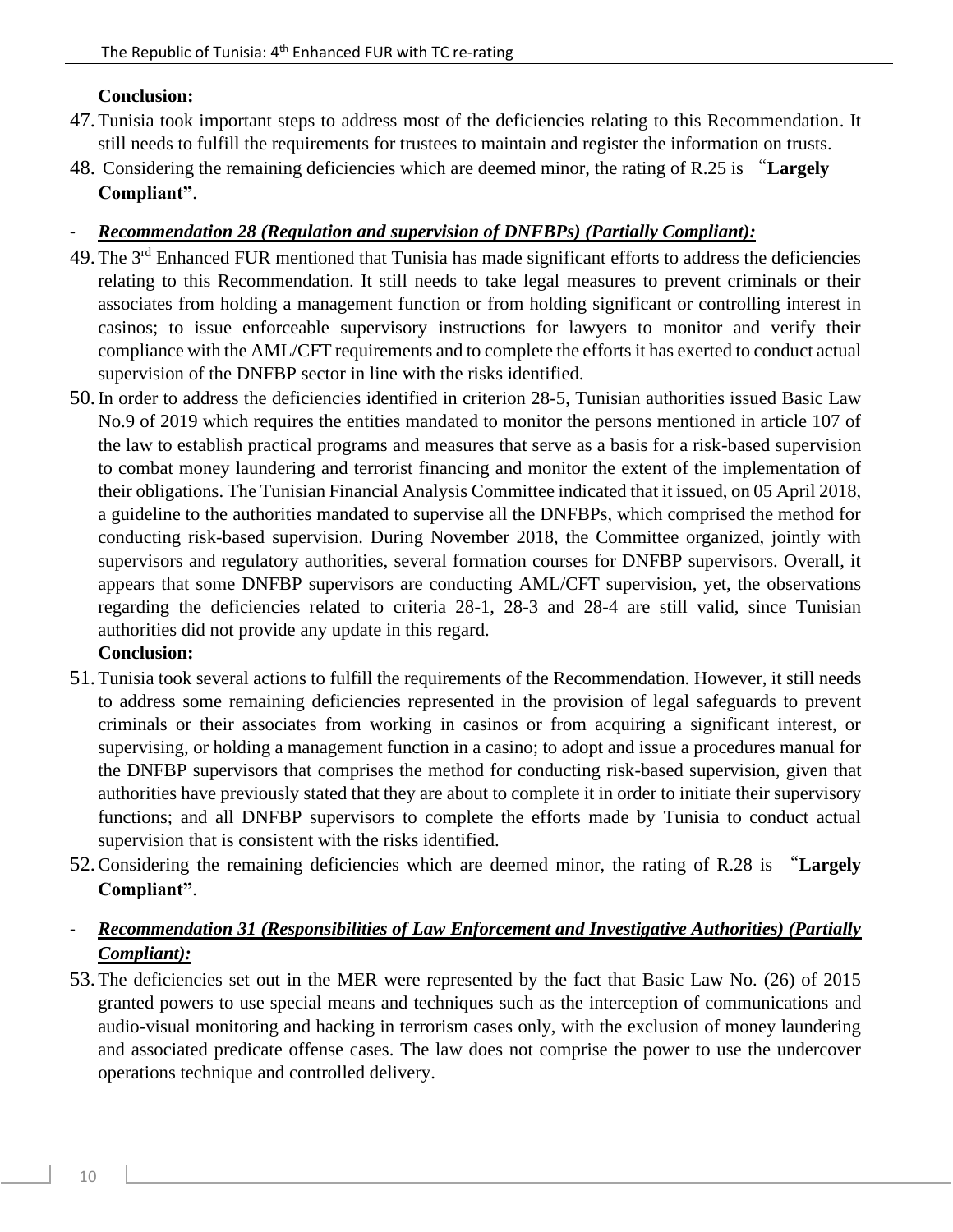- 54.In order to address the deficiencies relating to this Recommendation, Tunisian authorities issued Basic Law No.9 of 2019 which allows the use of undercover operations and interception of communications of suspected persons in investigations related to terrorist financing, money laundering and associated predicate offenses. There is no text that allows authorities to use controlled delivery in investigations related to money laundering, associated predicate offenses and terrorist financing. **Conclusion:**
- 55. Following the issuance of Basic Law No.9 of 2019, Tunisia met most of the criteria relating to this Recommendation, and in order to be fully compliant with this Recommendation, powers should be conferred, by virtue of a legislative text, upon competent authorities in a way that enables them to use controlled delivery in investigations related to money laundering, associated predicate offenses, and terrorist financing.
- 56.Considering the remaining deficiencies which are deemed minor, the rating of R.31 is "**Largely Compliant"**.

## **B. Recommendations amended by FATF after the adoption of the 2nd Enhanced FUR - 12/2017.**

57.Tunisia requested a re-rating of Recommendation 18, whose compliance was analyzed in the 3rd enhanced FUR, as amended by the FATF, which resulted in a downgrade from "Largely Compliant" to " Partially compliant, and Recommendation (18) is addressed in detail, according to the enclosed analysis, as follows.

## - *Recommendation 18 (Internal Controls and Foreign Branches and Subsidiaries) (Partially Compliant):*

- 58.The international standards in R.18 were amended in a way that specifies the information which should be provided and which should include information and analysis of STRs or activities which appear to be unusual (in case this analysis is conducted) and that ensures the provision of such information to group-level compliance, audit, and/or AML/CFT functions. Furthermore, branches and subsidiaries would also receive such information from such functions at the group level, and in consistency with the risk management, in addition to the provision of safeguards on confidentiality, including safeguards to prevent tipping-off.
- 59.In order to address the deficiencies relating to this criterion, Tunisian authorities issued Basic Law No.9 of 2019 which stipulates that the persons mentioned in article 107 (FIs, owners of non-financial businesses and professions) should verify that their foreign branches and majority-owned subsidiaries are implementing policies and procedures for sharing information required for the purposes of CDD and ML/TF risk management. They include, when necessary, the provision, at group-level compliance, audit, and AML/CFT officers, of customer, account, and transaction information, including unusual transactions and suspicious transaction reports, from branches and subsidiaries. There is no text explicitly stipulating that branches and subsidiaries should also receive such information from these group-level functions, in consistency with the risk management. As regards the provision of safeguards on confidentiality and use of information exchanged, there is no text explicitly stipulating that it is necessary to provide safeguards to prevent tipping-off.
- 60.The Central Bank also issued circular No.2018-09, where article 10 (new) thereof stated that reporting institutions that have branches or foreign branches should ensure that their branches or branches owned by foreigners having an adequate controlling interest have measures in place to take precautions against the risk of being misused for ML/TF, by implementing appropriate group-wide programs that are